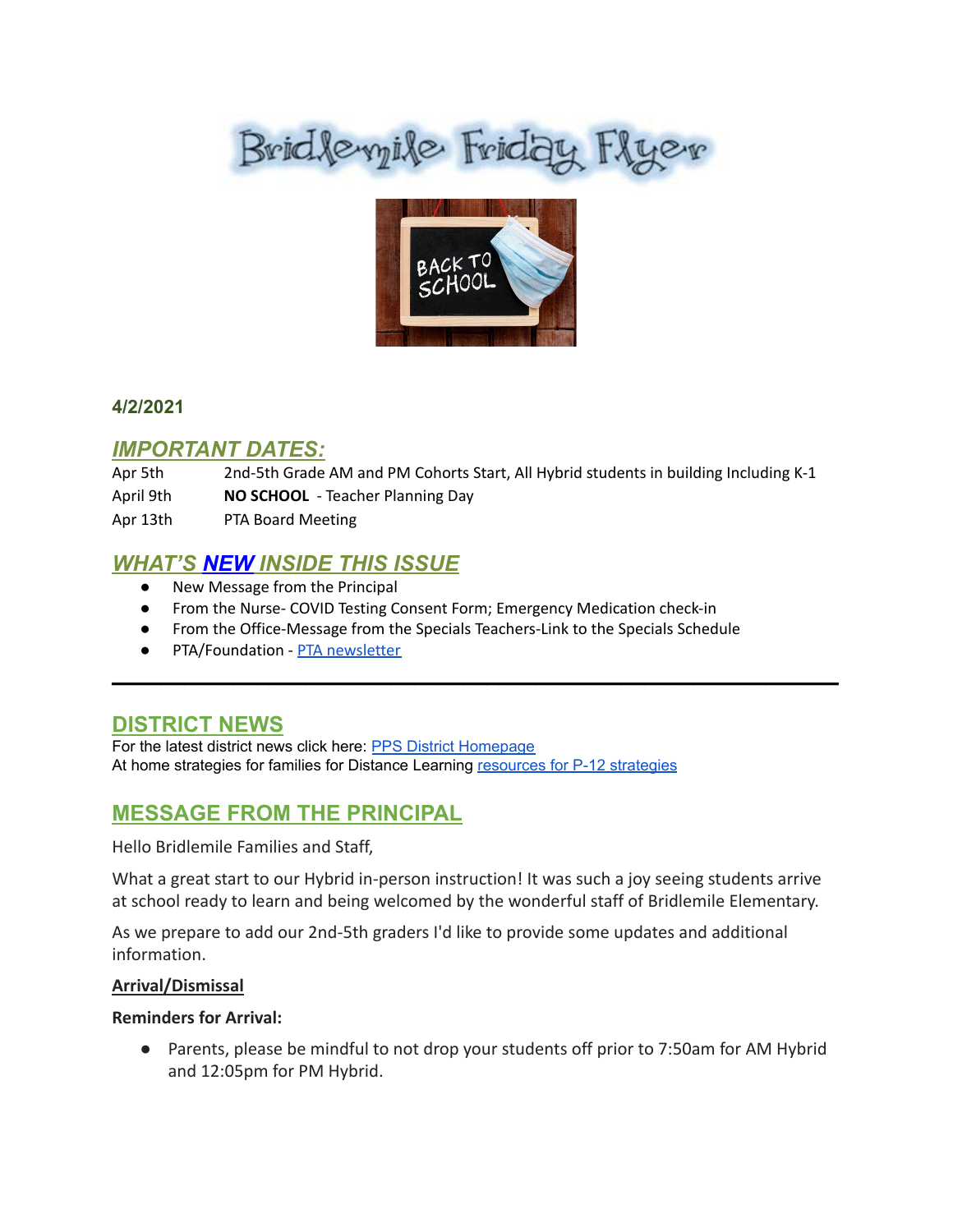● If you arrive after 8:00am or 12:15pm, please proceed to the front entrance as teachers will have already taken their students from the blacktop to their prospective entrances.

### **Reminders for Dismissal:**

- At dismissal there will be a location on the blacktop where we are asking parents to wait for their students so that it will not interfere with our dismissal process. Please look for the **Parent Wait Area** sign.
- We are asking that parents receive their students then exit the school grounds as soon as possible so that we can maintain safety and distancing as we have a high number of students that are being dismissed simultaneously.
- Please reach out to your teachers to let them know if you will be driving through the car line to pick your students up or if you will be walking up on foot. If you will be walking up on foot to pick them up (including parking your car) or walking from your home, the pick-up area will be on the blacktop at the rear of the school. If you are driving through the car line and remaining in your vehicle, your student will be picked up from the front entrance of the school. It is important to remain as consistent as possible so teachers will know what area your student should be dismissed from.
- Please keep any last minute dismissal changes to emergencies only.

Your continued patience is greatly appreciated as we work through these first days of procedures and protocols. Keep in mind that these new processes will take some adjusting so times may be off just a bit. There may also be some additional adjustments that have to be made and if so, they will be communicated as needed. We will continue to do our best to get students out to you as quickly and safely as possible during dismissal.

### **Playground Areas**

The school play structures are closed between the hours of 7:30am-3:30pm. This is very important for everyone's safety. We are asking that parents and students adhere to these PPS guidelines and do not use the play structures during these times.

### **Transportation**

Please reach out to the PPS Transportation or the Bridlemile Office if you have any transportation concerns or needs. PPS Transportation can be reached at 503-916-6901 or [transportation@pps.net](mailto:transportation@pps.net) and you can reach the office by calling 503-916-6292 or [bridlemile-office@pps.net.](mailto:bridlemile-office@pps.net)

### **Meals Provided**

Each day, students will be given a bag which will include breakfast, lunch and dinner. On Tuesdays, students will receive enough food for Wednesday as well. On Fridays, students will be given enough food for the weekend. Please reach out to your teachers to inform them whether or not your student will want a school provided meal to take home with them each day. This will help us in knowing how many bags we will need and prevent us from wasting food. All food should be consumed after students have left the school grounds or have exited the bus.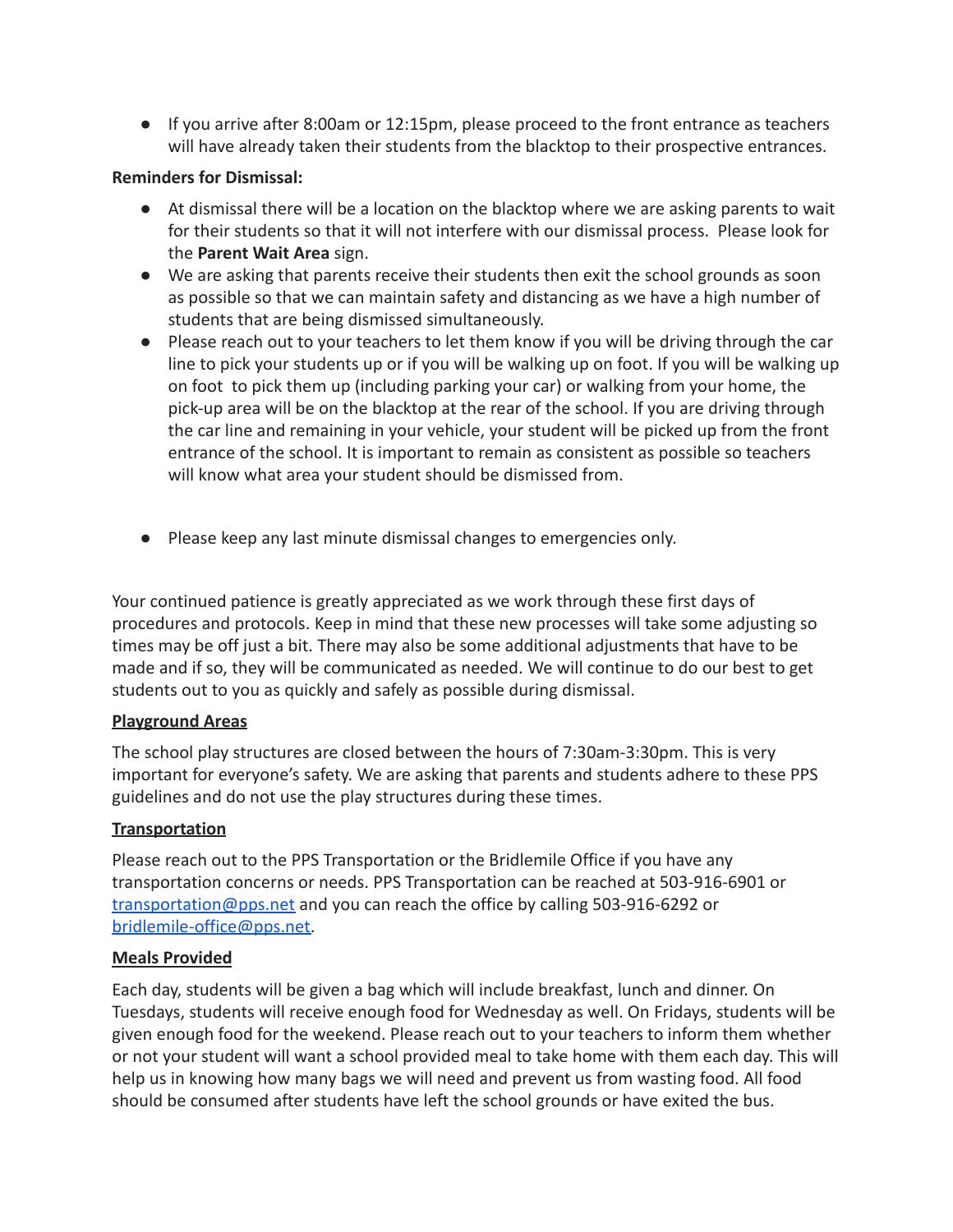### **Volunteers/Visitors**

Volunteers are not permitted in the building at this time. Building visitors will be arranged by appointment and must wear face coverings at all times while in the building. Visitors must wash or sanitize their hands upon entering and exiting the building. Visitors will be visually screened for symptoms upon entry and anyone displaying symptoms or known to have been exposed to COVID-19 may not enter the school.

Visitors will sign-in with date & time upon arrival and sign-out prior to departure. Visitors may only be in common entry and exit areas. Physical distancing of 6 feet must be maintained between the visitor and staff and students to the maximum extent possible.

We are looking forward to welcoming the entire K-5th grade students to the building on Monday and we hope that your students are excited as well. If you have any questions or concerns please email the office at [bridlemile-office@pps.net](mailto:bridlemile-office@pps.net).

Have a wonderful weekend! Jerome Townsend- Principal Bridlemile Elementary jtownsend@pps.net

### **FROM THE NURSE COVID-19 Testing Consent Form**

PPS is requesting consent to test students for COVID-19 from families prior to the first hybrid instructional day. Please complete and submit an Oregon Health Authority (OHA) consent form:

### **[COVID 19 Testing Consent Form](https://sharedsystems.dhsoha.state.or.us/DHSForms/Served/le3560B.pdf)**

Please email the form to the office [bridlemile-office@pps.net](mailto:bridlemile-office@pps.net). If you are unable to submit electronically, you can also print and submit a paper copy and send it with your child to school on Monday. This is only needed for students who are coming into school for hybrid instruction.

if you have any questions please contact our school Health Assistant Malinda McCollum [mmccollum@mesd.k12.or.us](mailto:mmccollum@mesd.k12.or.us)

If you would like more information please go to: District [Hybrid Instruction](https://www.pps.net/site/default.aspx?PageType=3&DomainID=4&ModuleInstanceID=1492&PageModuleInstanceID=1594&ViewID=ad4d6d9d-7046-48e7-a548-a6a23a68d076&RenderLoc=0&FlexDataID=164316&PageID=1&IsMoreExpandedView=True).

#### **Emergency Medication- Hybrid students only**

If you have emergency medication for your student that needs to come to school, please contact our Health Assistant Malinda McCollum [mmccollum@mesd.k12.or.us](mailto:mmccollum@mesd.k12.or.us) to schedule a time to drop it off and have it checked in at the school.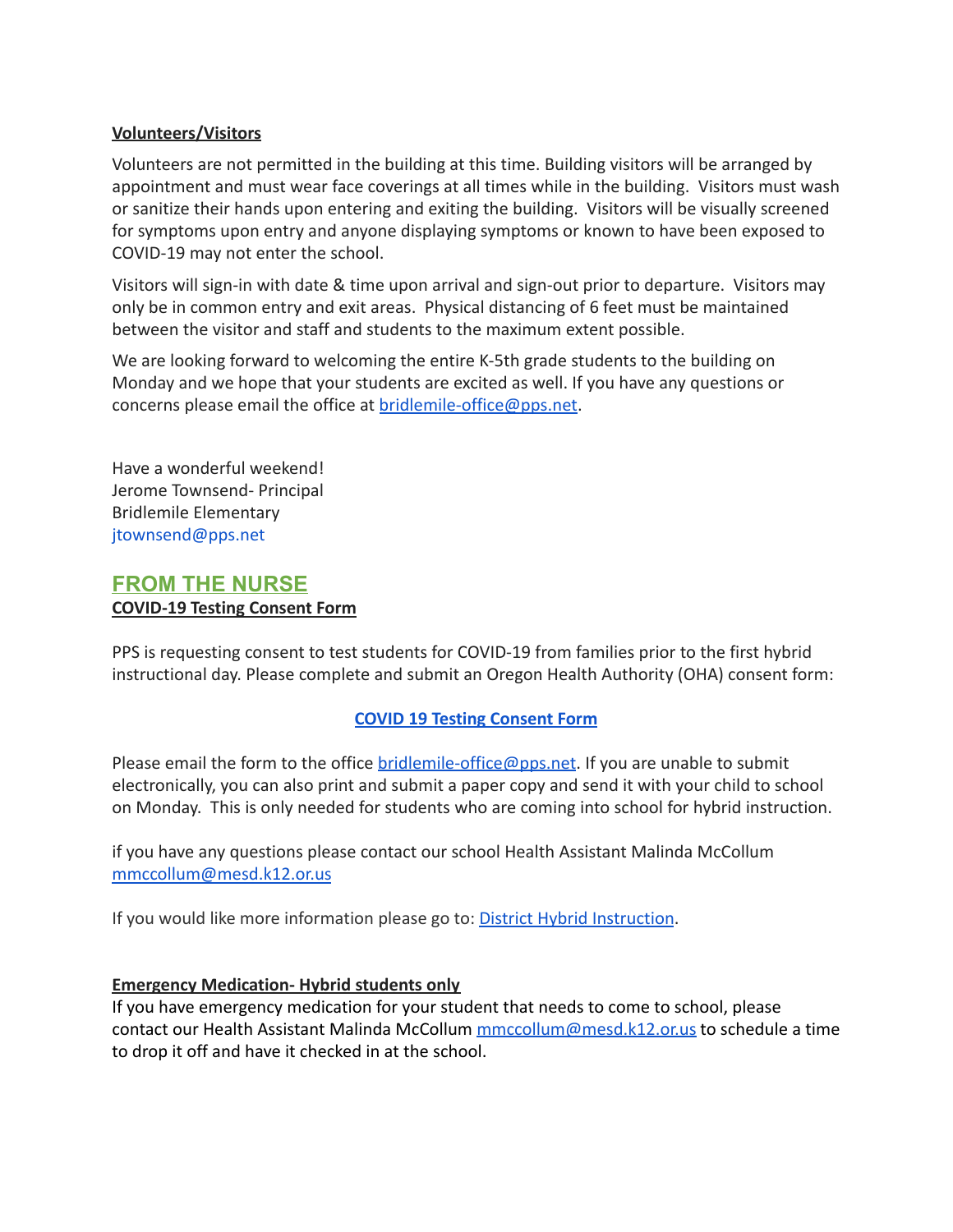### **FROM THE OFFICE**

### **From the Specials Team: Schedules for P.E. Music, Library, and Technology**

Here is the link to the Specials Schedule: <https://drive.google.com/file/d/18vWPocmq93Wn8beg860H5fWx8V2MWGzM/view?usp=sharing>

Attached is the new hybrid specials schedule. This schedule began today, April 2nd, for all K-1 students and will begin for the whole building next week. Our goal in making this schedule was to make sure that there was no drop in specials instructional time for students with the change to hybrid. To make that possible with 3 cohorts, we plan to teach an AM and PM class for each grade on their existing specials day. Friday classes are staggered to allow both K and 1st classes to fit in one day.

Hybrid students will attend specials classes via Zoom during the half of the day that they are not attending school in person. Students will join specials based on their cohort rather than their individual teacher, so students from all AM students will attend one class together in the afternoon and PM will be all together in the morning. Most CDL classrooms will join either the AM or PM based on the scheduling needs of their teacher, though a few larger CDL groups will meet at a separate time to allow for greater interaction between students and teachers.

In addition to our synchronous classes, asynchronous Music, PE, and Library lessons will continue to be posted weekly on their existing schedule.

### **Message from the 5th Grade Transition Parent Committee**

Hello 5th graders and 5th grade parents. What a year! Make sure you order your 5th grade yearbook TODAY. The yearbook team is busy capturing memories and customizing a personalized yearbook just for you to commemorate your last year at Bridlemile Elementary! If you have any pictures you'd like included in the yearbook, please send them to Winnie Callough [winnie.callough@gmail.com](mailto:winnie.callough@gmail.com)

## **Lifetouch**

**Bridlemile Elementary School Grades Eligible to Purchase:** 5th **Yearbook ID:** 3964621 Click here to order: [Lifetouch- 5th Grade Yearbook](https://ybpay.lifetouch.com/Order/SelectJob?jobNumber=3964621&utm_medium=email%e2%80%8b&utm_source=ExactTarget%e2%80%8b&utm_campaign=PUB21YBFEB_NB-R1%e2%80%8b&utm_content=CTA1) Order

### **COUNSELORS CORNER**

There is no newsletter for this week.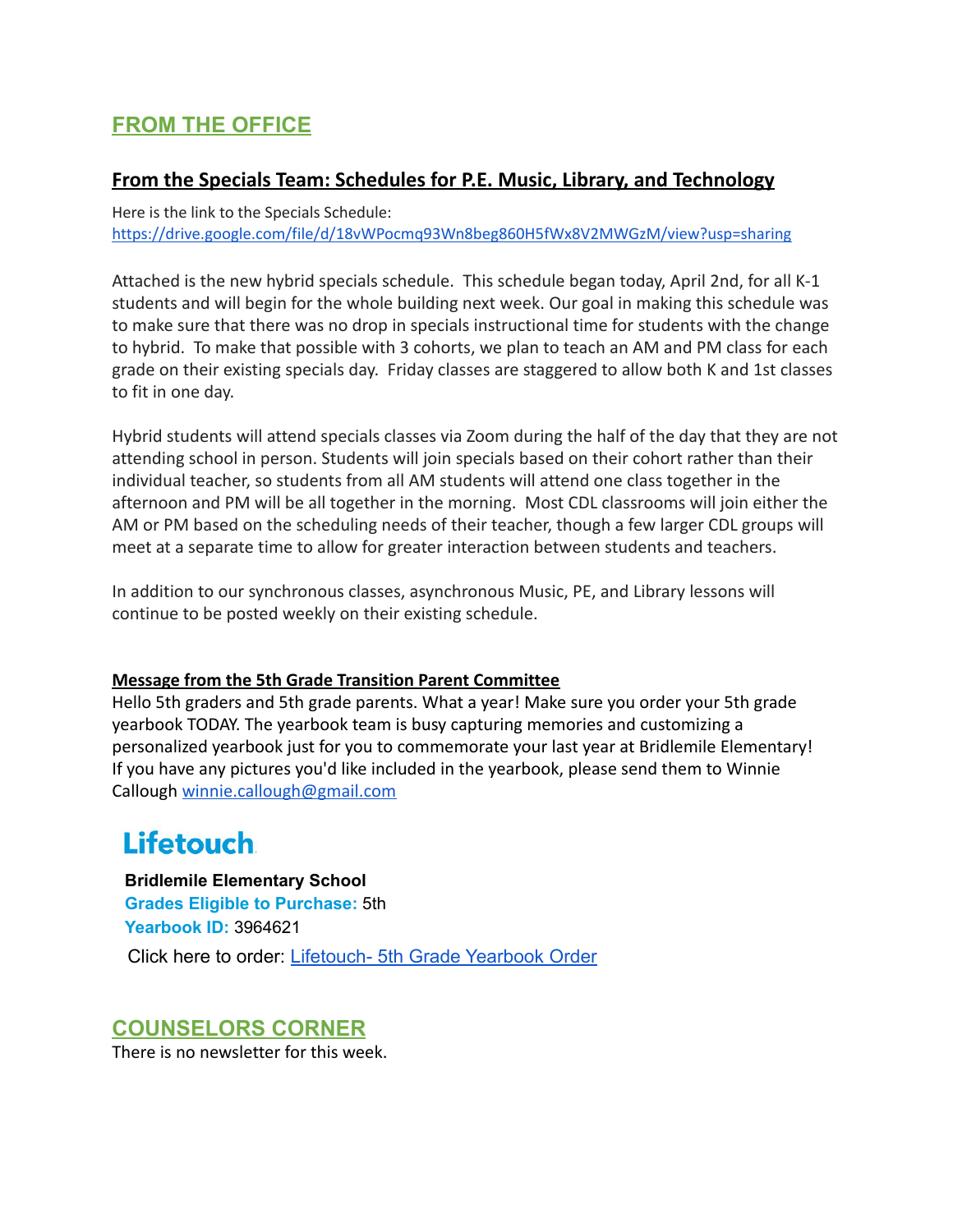### **SCHOOL RACIAL EQUITY AND SOCIAL JUSTICE TEAM CHECK-IN**

**TOPIC OF THE MONTH:** Gender Equity- All students need a safe and supportive school environment to progress academically and developmentally. Learning about gender and the gender spectrum is an important part of creating and sustaining this environment for all students.

### **ARE ELEMENTARY STUDENTS TO YOUNG FOR THIS TOPIC?**

"Research about gender suggests that young people have a strong sense of their own gender identity by 3–6 years old, meaning transgender and/or gender nonconforming children may express gender diversity as young as preschool. This dispels the myth that children and youth are "too young" to know these things about themselves. Furthermore, students may have transgender family members. By introducing these topics in a simple, age-appropriate manner, gender diversity is an easy concept for children to understand. "

Information from: [Portland Public Schools Gender Diversity](https://www.pps.net/cms/lib/OR01913224/Centricity/Domain/44/Family%20Community%20Resources%20and%20FAQ_PrintVersion.pdf) Support Guide

### **COMMUNITY ACTION: PRONOUNS**

You may notice your friends, family members, colleagues, etc. are adding their personal pronouns to their email signature. But why?

People of all ages have the right to be addressed by a name and pronoun that corresponds to their identity.

Often people make assumptions about a person based on their name or appearance, and these assumptions can potentially be harmful. Using someone's correct personal pronouns demonstrates respect and inclusivity.

If you are comfortable, adding your pronouns to your email signature helps normalize and foster conversation surrounding gender identity.

### **PPS HATE SPEECH RESPONSE FORM**

To ensure a learning environment of safety, security and belonging for every student, PPS does not tolerate hate speech nor acts of discrimination. If you experience or witness hate speech, please fill out this [Hate Speech Response Form.](https://docs.google.com/forms/d/e/1FAIpQLScBgOKMOV-xv4yfPk9DnciUMqkQ7E_Us3JaXcTf_lUIUmWnoA/viewform)

### **COMMUNITY NEWS**

**[Portland Parks & Recreation Preschool Registration](https://www.pps.net/cms/lib/OR01913224/Centricity/Domain/4/Portland_Parks_Preschool_2021-22_Registration.pdf) Flier**

Ida B. Wells (Wilson) Youth Football